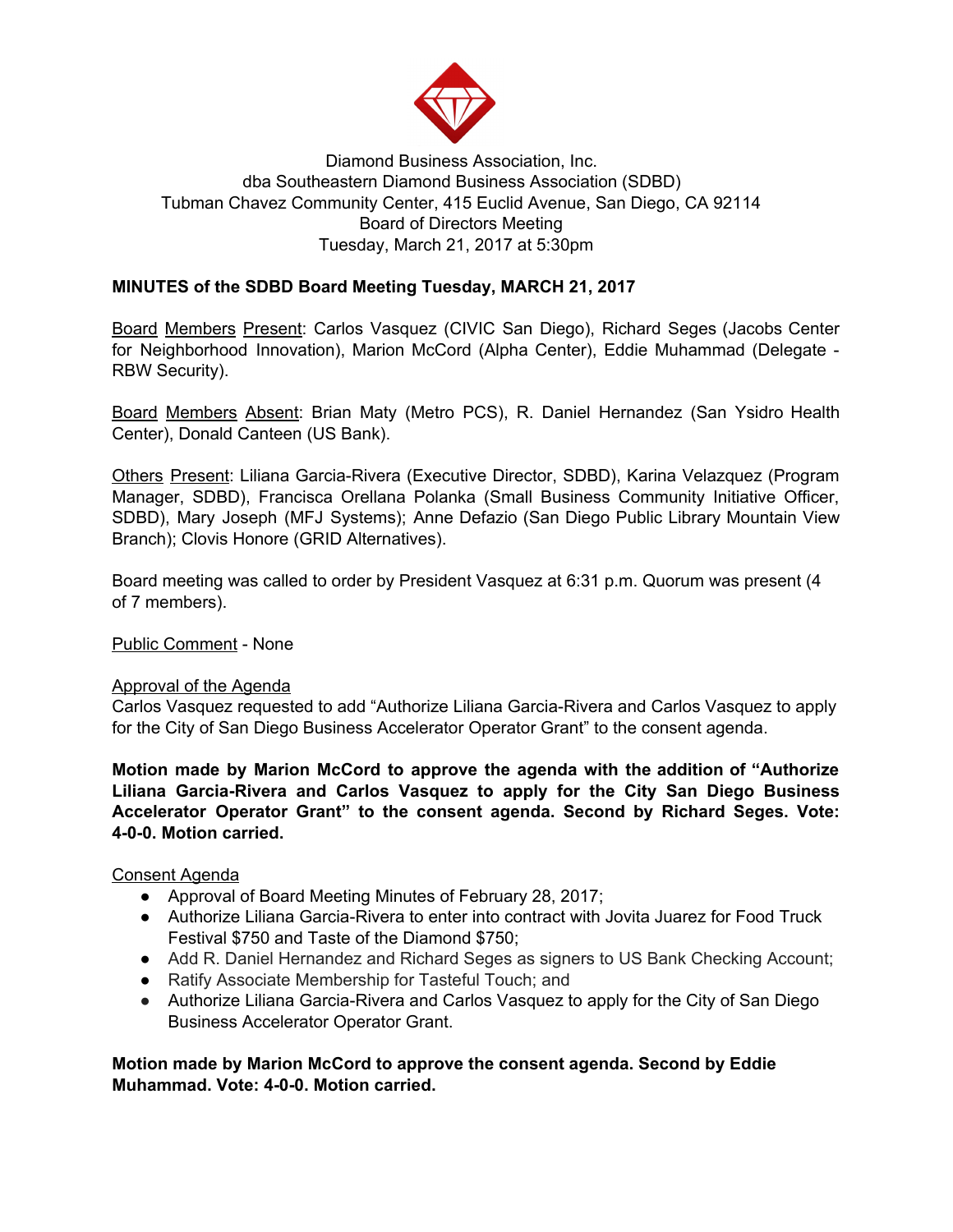## Action Items

• Letter of support requested by CDC Small Business Finance (CDCSBF) in support of their CDBG Grant Application. The initiative will bring small business technical assistance to the Diamond BID, as well as capital. Diamond BID would receive support in the range of \$10-\$20k for hosting their advisor and assisting with outreach efforts;

## **Motion made by Marion to write a Letter of Support for the CDC Small Business Finance for CDBG Grant. Second by Richard Seges. Vote: 4-0-0. Motion carried.**

● Project New Village will requests a letter of support for a Social Equity Proposal for SD Grantmakers.

## **Motion made by Richard Seges to provide a letter of support for Project New Village. Second by Eddie Muhammad. Vote: 4-0-0. Motion carried.**

• Ouchi Courtyard - We are getting close to the point where we will need to enter into rent negotiations with Chelsea for the rental of Ouchi Courtyard. We don't yet know how much of the tenant improvements will be paid by Chelsea.

## **Motion made by Richard Seges to authorize Carlos Vasquez to enter into rent negotiations with Chelsea. Second by Marion McCord.Vote: 4-0-0. Motion carried.**

● Mid-Year Budget Review/Modification - Tabled

Financial Reports - January and February 2017 February Report - MFJ reviewed highlights of report. Carry forward balance \$7,700.

January Report - MFJ reviewed highlights of report.

President's Report/Executive Committee - Carlos Vasquez None.

## Executive Director's Report - Liliana Garcia-Rivera

Liliana Garcia-Rivera gave an overview of the Executive Director Report for March. Emphasis on the fund development section and the need to purchasing a new version Quickbooks with the SBEP TA Grant. She also reported on knowledge acquired at the USD Nonprofit Academy that will help the BID create metrics and dashboards.

## Economic Development Committee Report

Liliana Garcia-Rivera stated the Crosswalk Celebration was very successful and we had a great turnout. KPBS came out again and wrote another story and made another video. Liliana Garcia-Rivera stated the Access to Capital Workshop is on Thursday, March 23rd at 9 a.m. She also Eddie Muhammad to invite Hugh/Chelsea to present at the April Executive Committee meeting.

## Marketing & Promotions Committee Report

Karina Velazquez stated there was no meeting this month, however, they have been working on the business directory. The postcards with the listing have been mailed to all members so they can verify their listing is correct. She also stated that an e-blast will also go out to solicit ads and one ad space has already been sold. Liliana Garcia-Rivera reported that Tayari Howard's contract for the Diamond Street Festival has been signed.